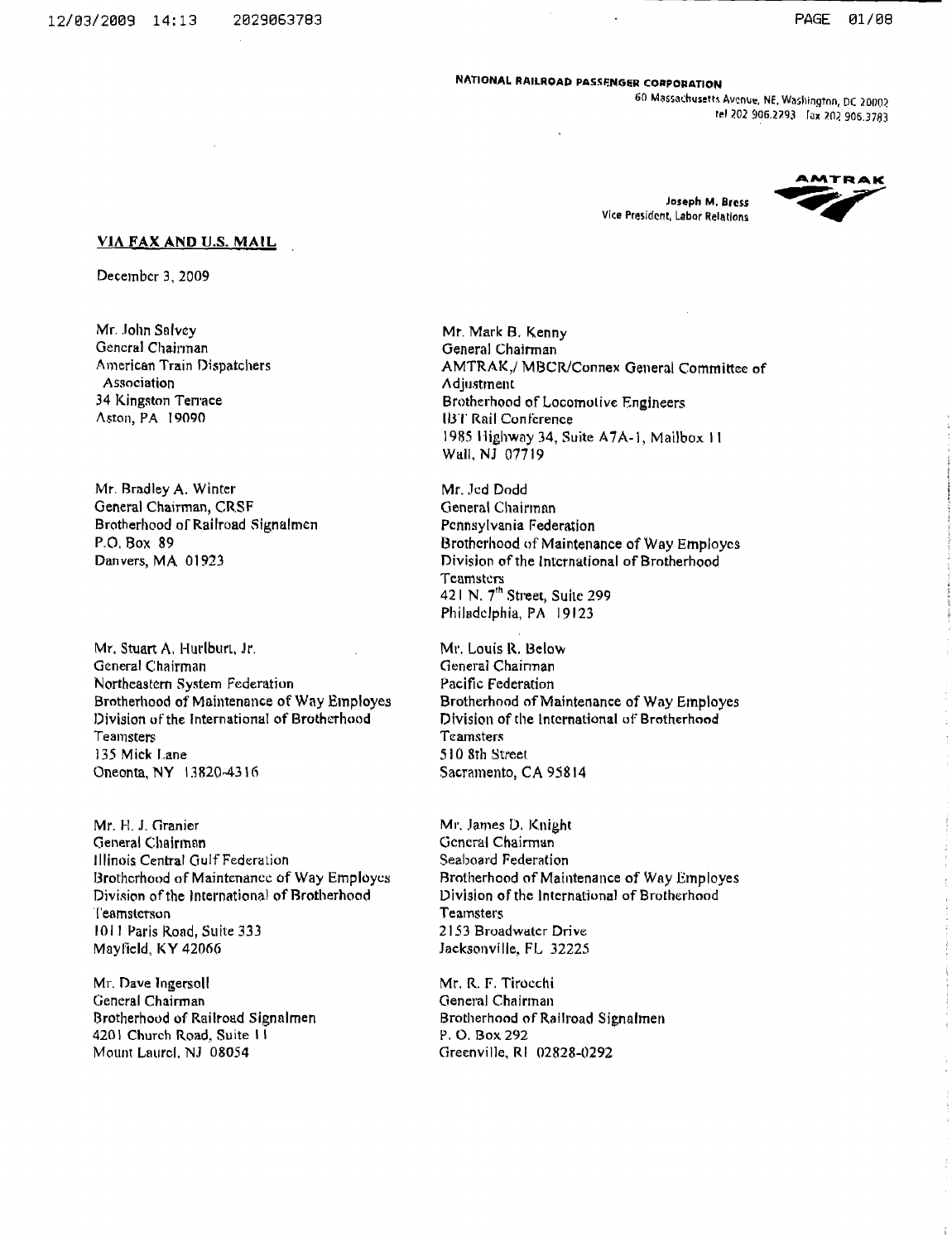General Chairmen December 3, 2009

Page 2

Mr. Joe Doucet General Chairman Brotherhood of Railroad Signalmen 325 Cross Creek Drive Bossier City, LA 71111

Mr. Don Hall General Chairman International Association of Machinists and Acrospace Workers 3065 Highway 367 South #9 Cabot, AR 72023

Mr. Frank May International Representative International Brotherhood of Boilermakers and Blacksmiths P.O Box 155 Gilbertsville, KY 42044

Mr. Michael Giansante General Chairman International Brotherhood of **Electrical Workers** 239 McClellan Street Pennsport Mall Philadelphia, PA 19148

Mr. Michael Williams General Chairman National Conference of Firemen and Oilers District of Local 32BJ/SEIU System Council #19 1043 W. Kearney Springfield, MO 65806-1155

Mr. Michael A. Hill Asst. President, Directing General Chairman International Association of Machinists and Acrospace Workers 38 Sentry Hill, Lexington Square Newark, DE 19711

Mr. Danny L. Hamilton Director, Railroad Division Services International Brotherhood of Boilermakers and **Blacksmiths** P.O Box 943 Flatwoods, KY 41139

Mr. John Kosakowski President Fraternal Order of Police Lodge 189 49 Fuller Avenue Floral Park, NY 11011

Mr. Dean Devita General Chairman National Conference of Firemen and Oilers District of Local 32BJ/SEIU System Council No. 2 4201 Church Road, Suite #7 Mt. Laurel, NJ 08054

Mr. Richard W. Zeigler General Chairman Sheet Metal Workers' International Association 7958 North 700 West Fairland, IN 46126

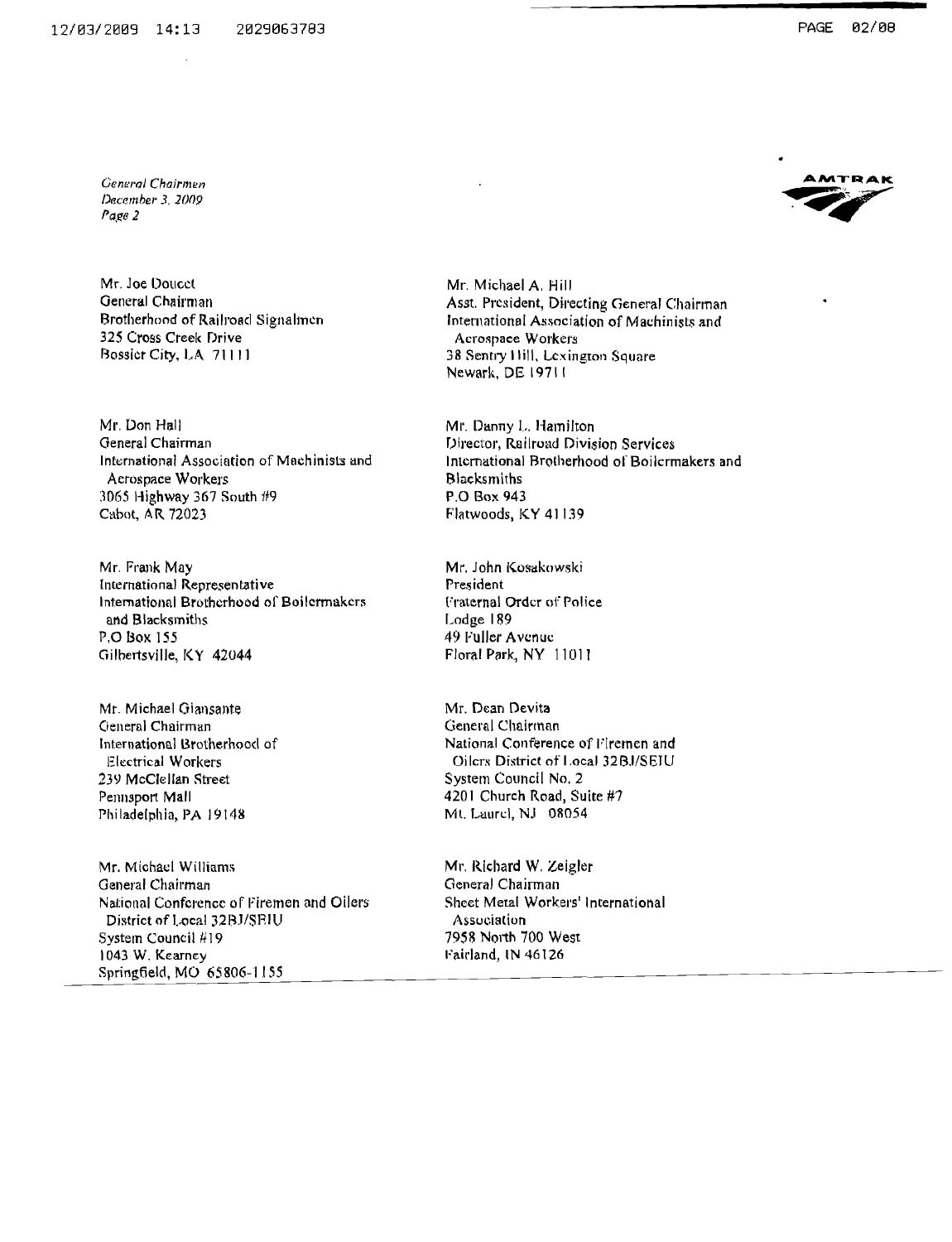**General Chairmen** December 3, 2009 Page 3

Mr. Lawrence J. Jones International Representative **Transportation Communications** International Union 309 A Street Wilmington, DE 19801

Mr. Charles Sheltman The American Railway and Airway Supervisors Association, Maintenance of Way 77 Strong Street Ext East Haven, CT 06512

Mr. William A. Beebe General Chairman United Transportation Union - Conductors 214 Amity Road Woodbridge, CT 06525-2241

Mr. Robert J. Keeley General Chairman GO-342 United Transportation Union - Yardmasters 85-62 76<sup>th</sup> Street Woodhaven, NY 11421

Mr. Donald Boyd Vice Chairman H.E.R.E., Local 43 Amtrak Service Workers Council 1130 S. Wabash Ave., Ste 201 Chicago, IL 60605

Mr. Carl A. Tingle Chairman, Joint Council of Carmen, and Assistant General President **TCU - BRC Division** 9015 Lemon Road Slaughter, LA 70777



Mr. Joseph J. Derillo International Representative The American Railway and Airway Supervisors Association, Maintenance of Equipment 3 Research Place Rockville, MD 20850

Mr. Kristofer Stark General Chairman The American Railway and Airway Supervisors Association, On-Board Services 41 Donna Drive Plymouth, MA 02360

Mr. A. L. Suozzo General Chairman United Transportation Union - Conductors and Stewards 1515 Market St., Suite 708 Philadelphia, PA 19102

Mr. William F. Weber Acting General Chairman United Transportation Union - Stewards 441 74th Street Brooklyn, NY 11209

Mr. Gary Maslanka Director, Railroad Division International Vice President, TWU Vice Chairman, Joint Council of Carmen, Coach Cleaners and Helpers Transport Workers Union of America 1700 Broadway - Second Floor New York, NY 10019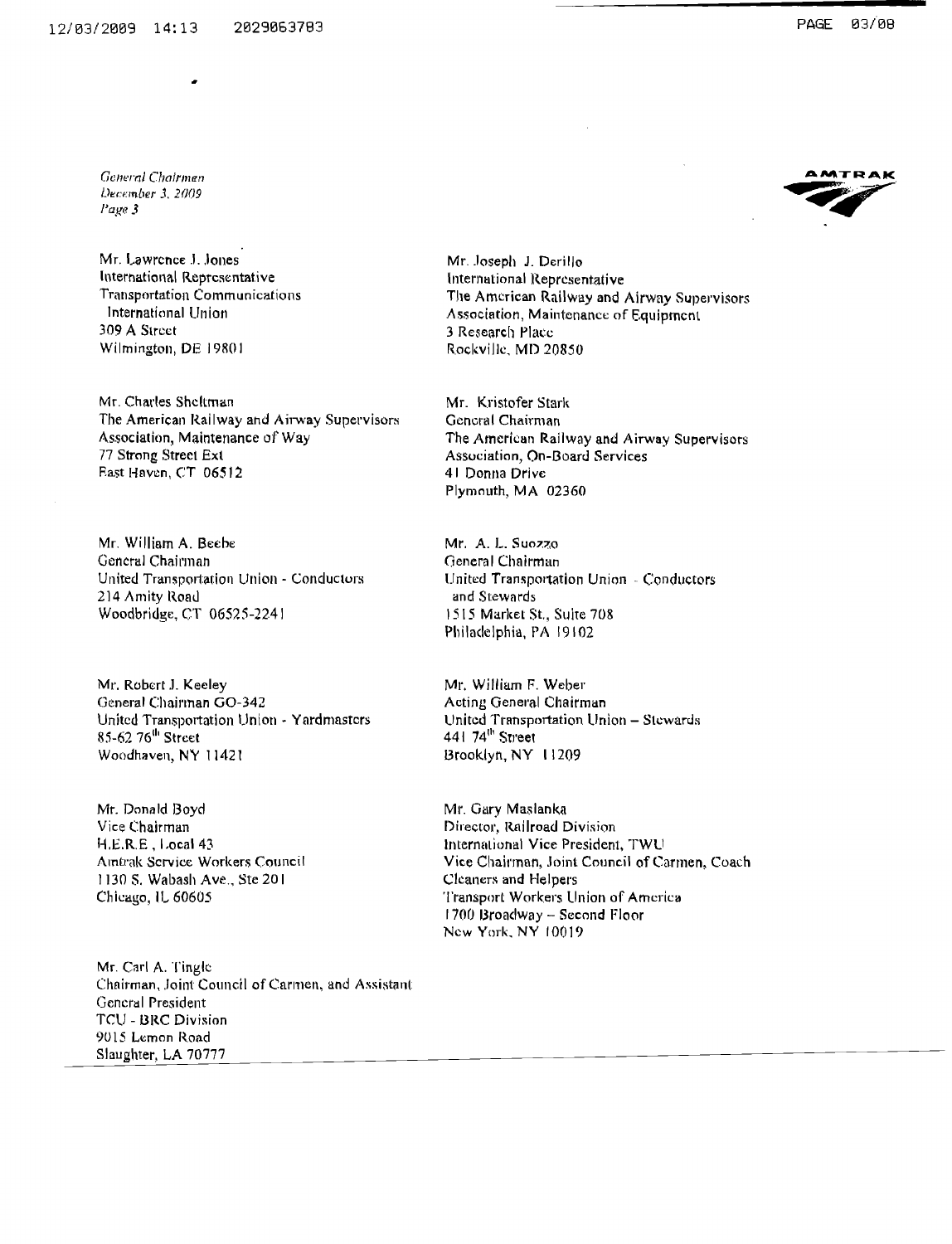General Chairman December 3, 2009 Page 4



#### Gentlemen<sup>.</sup>

In order to fully comply with current IRS regulations, as part of our realignment of expense wage codes that are entered into the payroll system on a weekly basis. Amtrak will treat as taxable certain payments that employees receive as required by law. Over the next few weeks, there will be a transition to the new coding system in order to implement these changes for the first paycheck in calendar year 2010. While many of the changes are simply for accounting purposes, some of the new codes reflect the IRS requirement for taxable income as outlined below:

- $\bullet$ The cost of meals provided to employees who are in travel status (away over night) will continue to be considered a non-taxable reimbursement. However, the value of meals provided to employees who are not in travel status, including meals provided to employees who work a specific number of hours of overtime as provided in certain labor agreements, must be considered taxable income:
- Weekly Travel Allowances paid to employees under certain agreements, must be considered  $\bullet$ taxable income:
- Per diem payments made to employees in variable headquarters Maintenance of Way gangs that are in company provided lodging will continue to be considered a non-taxable payment. However, per diem payments to employees in gangs that are not assigned to company provided lodging must be considered taxable income;
- Allowances for uniform maintenance will continue to be considered non-taxable, provided  $\bullet$ employees furnish certification that the allowance is actually used for maintenance of their uniforms. In the absence of certification that the entire allowance is utilized for uniform maintenance, the allowance will be considered taxable income.

Amtrak has begun the process of providing training and reference materials to employees who enter information for the payroll system and we will be providing information regarding these changes to all affected employees. An advance copy of the Employee Advisory in connection with this matter is attached for your reference. As information, IRS Publication 463 provides appropriate explanation of IRS requirements in connection with business expenses and their taxability as income.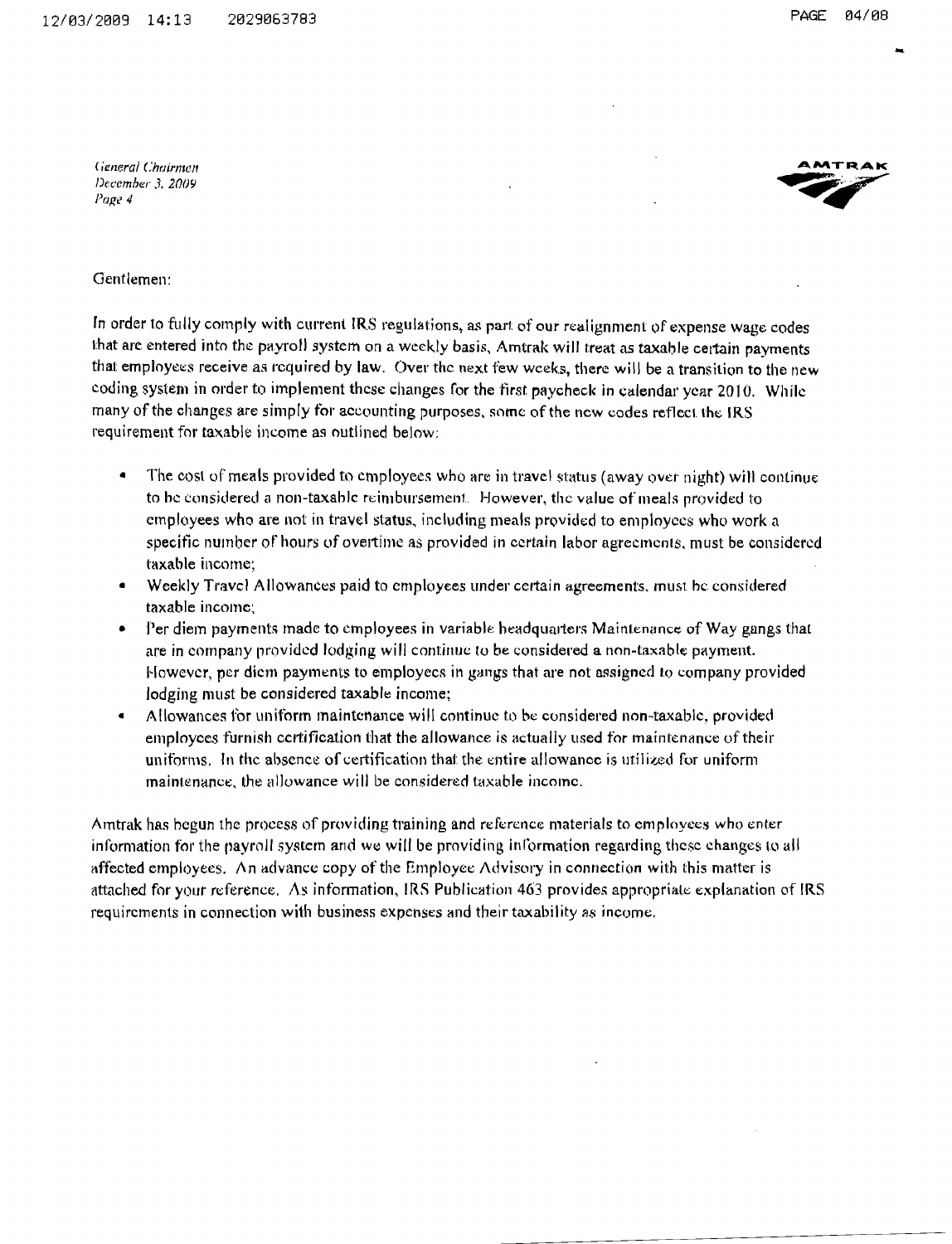General Chairmen December 3, 2009 Page 5



Should you have any questions in connection with this matter, please feel free to contact me.

Very truly yours,

Jones 14 Bren

Joseph M. Bress Vice President-Labor Relations

D. J. Stadtler cc; Pat Leininger Pam Retchless C. E. Woodcock, III Labor Relations Directors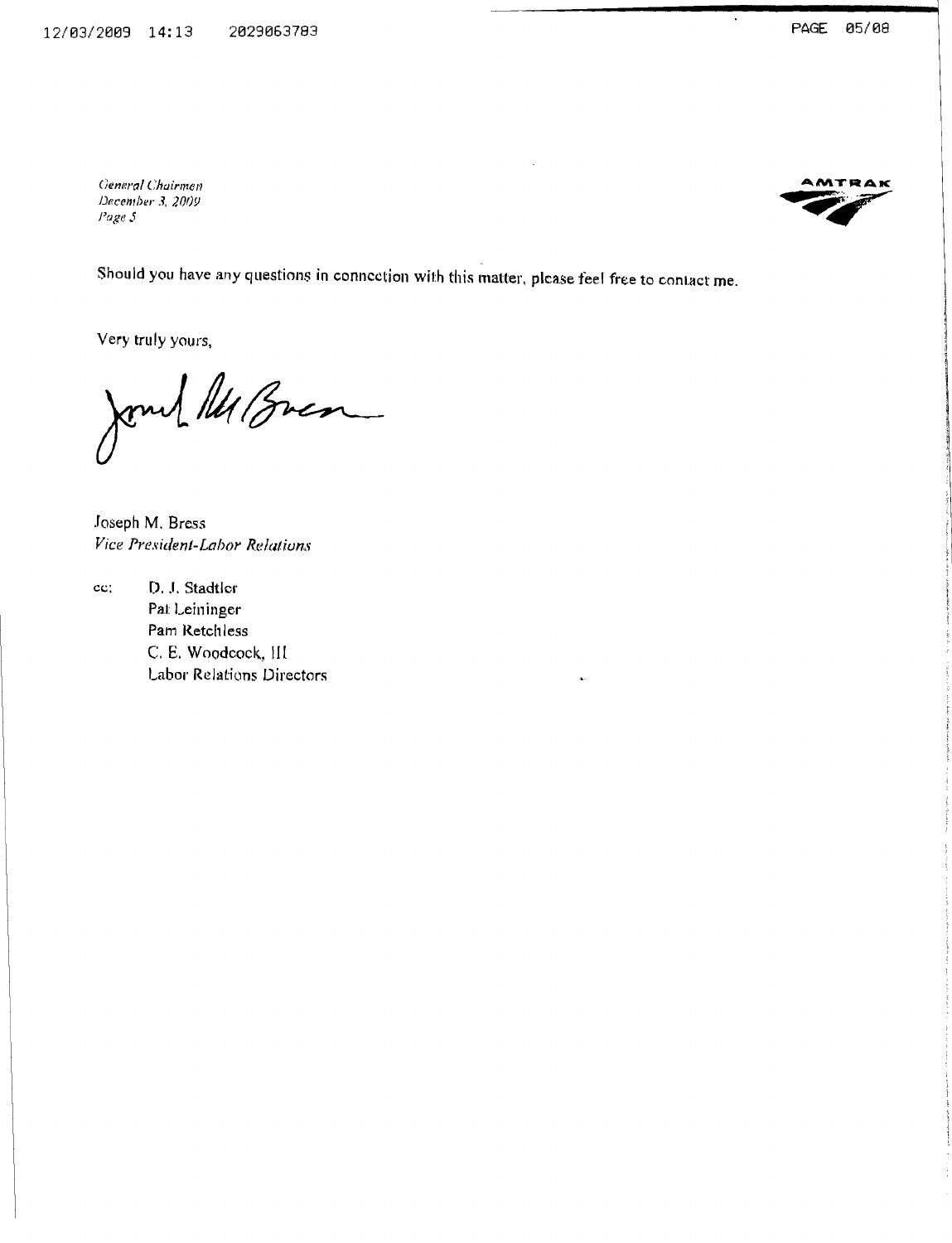# **special** employee advisory

December 4, 2009 • Page 1 of  $\}$ 

### Wage Expense and Tax Changes WilJ Impact Payroll for Agreement Workers

Effective Jan. 1, Amtrak will be making changes to wage codes and begin withholding taxes from certain payments to employees in accordance with current IRS regulations.

The changes will impact how employees input wages and expenses into the payroll system. Tax withholdings required by the IRS will primarily affect some employees in the Engineering and Mechanical departments.

Per diem allowances for meals for employees in travel status (away over night) will continue to bc considered a non-taxahle reimbursement. However, payment of per diems and meals for employees who are not in travel status (not in lodging), including meals provided to employees in connection with working overtime must be considered taxable income according to IRS regulations. Additionally, weekly travel allowances must also he considered taxable income.

Uniform allowances will remain non-taxable as long as the employee certifies uniform maintenance expenses quartcrly.

It is important to note that there are no changes to any labor contracts.

Over the coming weeks, Finance will transition to the new wage code system and provide training for timekeepers in order to implement this change for the first payroll of 2010.

Attached to this advisory is an information sheet detailing the new wage code system and the associated tax implications. Employees may want to consult with a tax advisor for assistance on ways they may be able to deduct these payments on their personal tax filings.

For questions and concerns, contact Amtrak Payroll at 877-268-7251.

Please post on hullctin boards and distribute at safety briefings.



Produced by Employee Communications

ecom@amtrak.com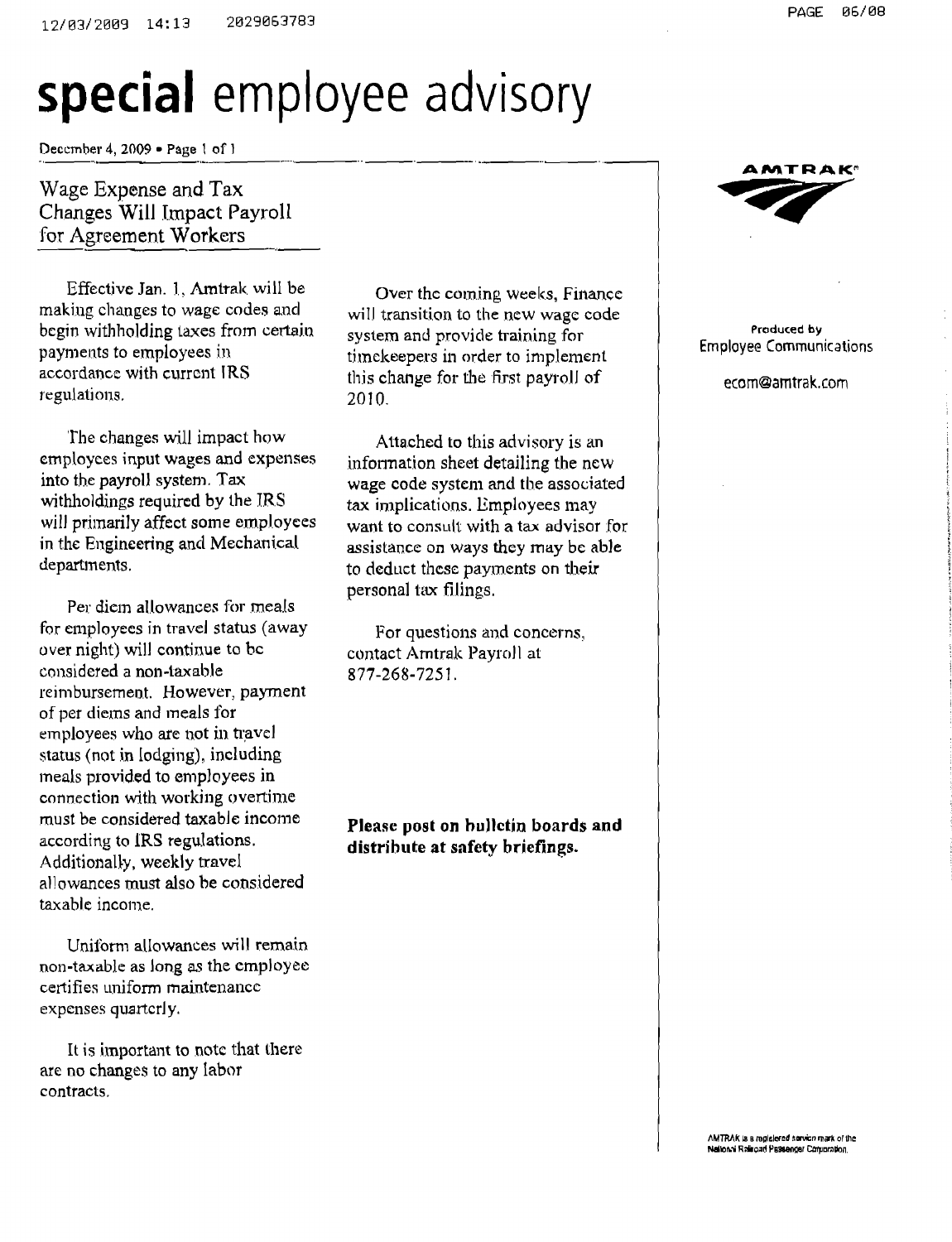

## **Information for** Agreement~Covered **Employees Regarding New Wage Expense and Tax Changes**

#### **OVERVIEW**

In order to fully comply with current IRS regulations (IRS Treas. Reg. sections 1.32-6 and 1.62-2 and IRS PUblications 463 and 1542), Amtrak has realigned the expense wage type codes that are entered into Payroll on a weekly basis. The go-live date for utilization of these new wage types depends upon the payroll area, but must be implemented in time for the first payroll of 2010,

A majority of the accounting and timekeeping changes Involve breaking the previous 1241 code into a series of more precise codes, but also involve other wage type codes. While many changes are simply an accounting change, some of the new codes change Amtrak's historical tax treatment of some routine payments. To comply with IRS regulations, Amtrak must begin withholding taxes from certain payments to employees that were not formerly treated as taxable income. If Amtrak does not properly tax these payments, the company and its employees will be exposed to additional tax liabilities by the IRS.

#### **UNCHANGED WAGE CODES**

There are three wage type codes that will remain unchanged and will continue to be used according to current policy:

- 12MI for mileage
- 1248 for differentials
- 1245 for uniform allowances

However, for the uniform allowances, there will now be an additional certification requirement. Employees receiving the uniform allowance must certify that the funds are being used for the maintenance of the uniform. More information on this certification will be forthcoming over the next few weeks. Also, 1248 will be used only for differentials; other taxable payments should not be entered using this code.

#### **ELIMINATED WAGE CODE**

Wage type code 1243 will no longer be used. It is being replaced by 124X (see below for details).